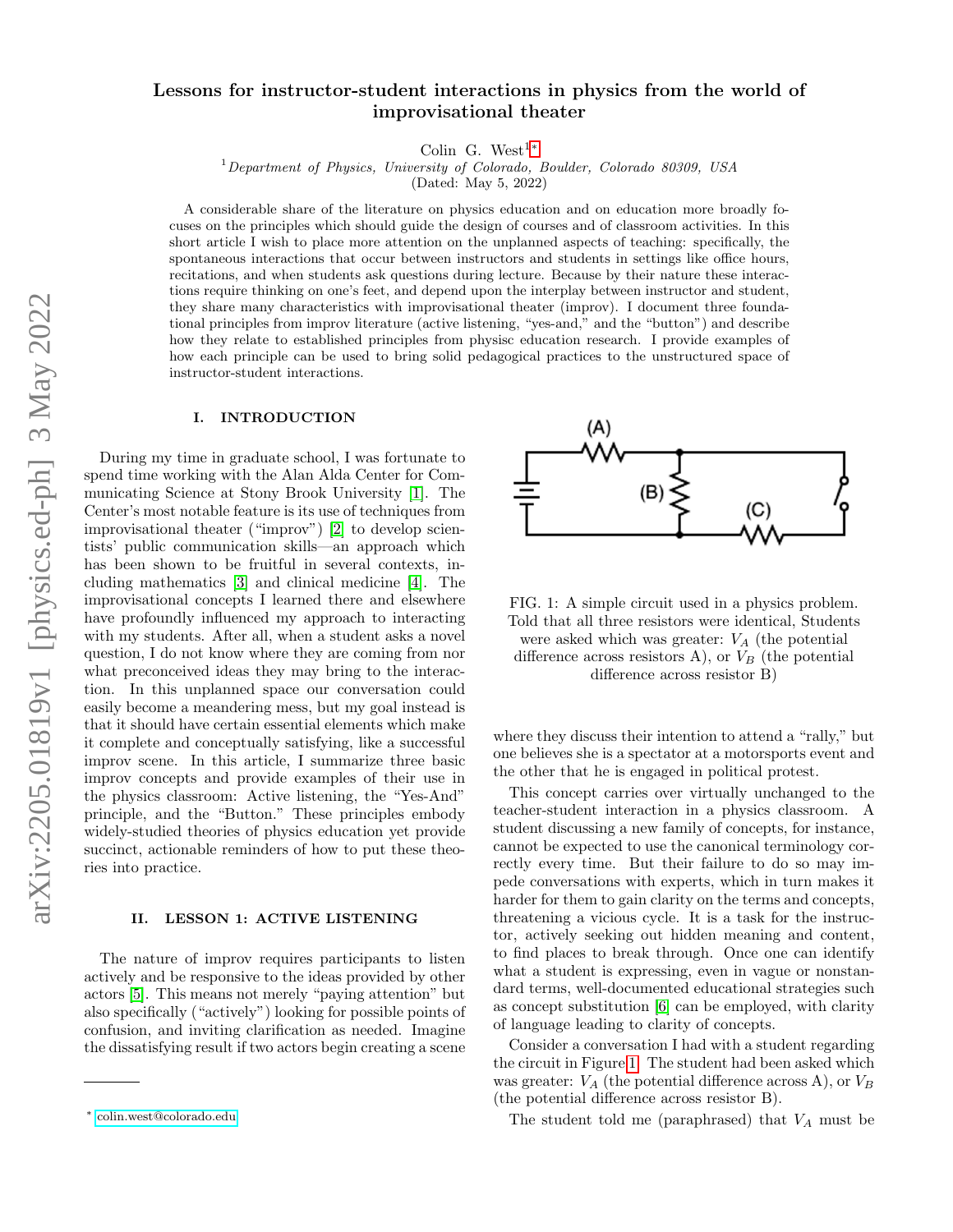greater than  $V_B$  because "to figure out the potential, the key is that some of it goes away by the time we get to resistor B" and that "it gets used up as you go around the circuit, even if the switch is open."

Instead of clarifying the ambiguous pronoun "it," I made an initial assumption that the student was talking about current, since students often asserted that current gets "used up" in resistors. After all, I had several tricks up my sleeve designed to address this common point of confusion.

Unfortunately, my eagerness to jump in had closed my ears to the actual ideas coming from my scene partner. But the key concept was present in the student's first statement: the student was correct that some of "the potential" goes away (or "drops") as one travels across resistor A. The student's real confusion was about the difference between the terms "potential" and "potential difference." Once we had identified the source of the miscommunication, we improvised a very satisfying discussion about the similarities and differences between those concepts.

# III. LESSON 2: THE "YES-AND" PRINCIPLE

Perhaps the most celebrated idea in improv is the concept of saying "Yes-and" [\[7\]](#page-3-6). The concept, now applied in everything from psychoanalysis [\[8\]](#page-3-7) to the hospitality industry [\[9\]](#page-3-8), contains two equally important parts: when one's scene partner introduces a new idea, one must always accept it ("yes!") and must add to it in a way that moves the scene forward ("and"). If an actor says, "I sure hate a rainy day like this," a "yes, and" response might be "Well, that's Seattle for you. Why did we decide to have our destination wedding here?" By contrast, there is no generative value in replying, "Oh, that's just the sprinklers. Now, as I was saying..."

In improv, the impulse to "block" another's contribution arises when an actor cannot tell where the other is going, or if they feel they have a better way to proceed [\[2\]](#page-3-1). In the same way, many instructors instinctively shut down interactions with a student if they are not sure where the student's question is coming from, or if they are confident the student is expressing an incorrect idea.

But how indeed is an instructor to say "yes, and. . . " in response to an untrue statement about the laws of physics? The key is that such statements invariably contain something of value that should be amplified. Students do not initiate interactions as empty vessels; they have fuzzy mental models [\[10\]](#page-3-9) and physical intuitions ("conceptual resources" [\[11\]](#page-3-10) ) which form the basis for their questions. What they often lack is a sense of when to activate which resource, and which intuitions can be trusted. Consequently, when a student holds a view about the laws of physics that differs from the expert perspective, simply rejecting their belief or labeling it as "wrong" can be less effective than an approach which harnesses and builds upon the correct aspects of their





mental model [\[12\]](#page-3-11). The "yes and" principle is a convenient reminder of this fact.

Consider analyzing the forces on a ball which has been thrown through the air, after it has left the thrower's hand (neglecting air resistance). Many students will produce a free body diagram like Figure 2, including an ongoing "throw force."

Suppose we ask a student why they drew the horizontal "throw force," and they respond "I knew there had to be something that kept the ball moving forward." It is tempting to respond, "Ah but no, there's no need for a force to explain an ongoing forward motion!" Of course, "But no" is the antithesis of the improvisational rule suggested here. A much better response might be "Ah yes! We do need to think about why the ball continues moving forward even after it has left my hand. And I think that actually, one of Newton's laws might already explain this. Can anyone tell me which one?"

This second response provides the student a greater wealth of feedback: there is a concept they are correct about, but it connects differently than they thought to the rest of their knowledge. The student can update their web of conceptual resources accordingly, and our comments will help them find the right context in which to use them in the future [\[13\]](#page-3-12). Perhaps just as importantly, the "yes, and" response also functions as an explicit recognition of the student's knowledge, which over time can have important impacts on their sense of physics identity [\[14\]](#page-3-13).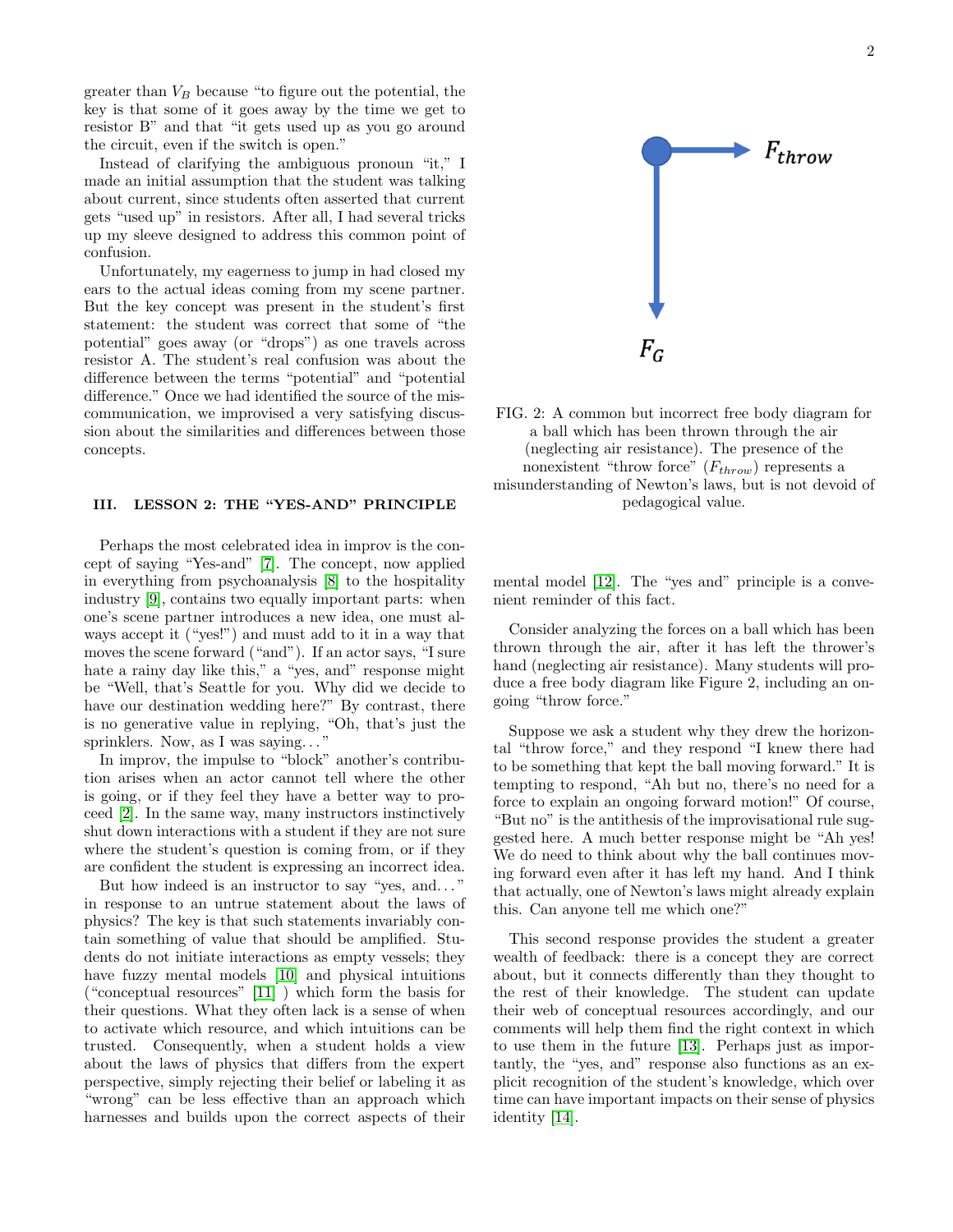## IV. LESSON 3: THE "BUTTON"

Since an improvised scene has not been planned, there is no guarantee that it will reach a satisfying and natural resolution. An important goal in many improv formats is finding a strong concluding line–called variously the "button," the "tag" or the "out" [\[15\]](#page-3-14)–which can give the scene a valuable sense of cohesion and identity. Before the "button," the scene may just some business about a knight and a dragon. Afterwards, it might become the touching story of how a knight and a dragon became unexpected friends.

Similarly, a conversation with a physics student can easily trail off with a phrase like "does that answer your question?"—but we should strive for more than this. As with an improv scene, a clear conclusion can allow the entire interaction to take on a more significant meaning. Students tend to remember unexpected results, but what they remember and whether it enhances compre-hension depends heavily on instructional context [\[16\]](#page-3-15). Research also indicates that, while experts make efficient use of general patterns and broad categorizations when solving physics problems, novices are not so quick to make this leap [\[17,](#page-3-16) [18\]](#page-3-17). Accordingly, an expert instructor may feel that they have effectively made a general point, while the student may not recognize that it stands for a broader proposition. Carefully constructed activities making use of frameworks like the "Elicit-Confront-Resolve" paradigm can help ensure that surprising results lead students to useful conclusions [\[19\]](#page-3-18). But in less structured interactions, this is harder to achieve.

In such cases, we should strive to improvise a clear "button" that emphasizes a useful takeaway message. Consider a famously counterintuitive problem regarding the electric field within a uniformly charged, sphericallysymmetric insulating shell (Fig [3\)](#page-2-0). In situations of this type, many students find it very surprising that the electric field is zero everywhere within the shell [\[20\]](#page-3-19).

With such an unintuitive result, a student is bound to remember discussing the problem with their instructor. But if the conversation ends with no particular button ("does that make sense?") the student may feel that the point was merely to find an answer in a very specific case. It is important to reach for a deeper level of generality—and yet we must be careful. "Now you can see how easily your physical intuition can be led astray!" may be true, but it may not be desirable to leave students with the impression that their intuitions are always wrong. Perhaps better: "Look how powerful Gauss's law is in cases where intuition and superposition are not enough. It's always worth trying Gauss's law in situations with significant symmetry." This button would allows the memorable result to serve as a broad reminder for students who may overlook Gauss's law as a problemsolving tool.

Of course, a very different message may be appropriate depending on the student and the context. The important thing is that the takeaway message be chosen in-

<span id="page-2-0"></span>

FIG. 3: A notoriously counter-intuitive problem for students is to identify the magnitude of the electric field within a uniformly-charged insulating spherical shell, particularly at a point away from the center like point P.

tentionally, even though it was not planned in advance. Improv teaches, "to help find an end to the scene, look to the beginning" [\[10\]](#page-3-9), since the "meaning" of a scene is frequently contained in what has changed or evolved for the characters. In the same manner, a satisfying button for a student interaction often reaches back to the student's initial premise to explicitly highlight the ways their mental models have been updated.

## V. CONCLUSIONS

The principles of improv theater teach many similar lessons to the literature of physics education research, but hold particular value by showing how these lessons should apply in the unplanned space of student-instructor interactions. In doing so they provide a structure and purpose to such interactions to keep them purposeful, beneficial, and memorable. Active listening allows the conversation to begin with both student and instructor headed in the same direction. The "Yes-And" principle ensures that subsequent steps progress the conversation towards comprehension by building on shared knowledge. And finding a "button" allows the whole interaction to underscore some more general principle.

While I find that these three lessons form the backbone of my interactions with students, there are many other common improv principles that could have been written up here (such as "show, don't tell" and "make accidents work" [\[15\]](#page-3-14)). I encourage the interested reader to find more lessons that resonate with their teaching styles, through organizations that provide improv-based science communication training [\[1,](#page-3-0) [21\]](#page-3-20), literature on improvisation in higher education [\[22,](#page-3-21) [23\]](#page-3-22), or directly from the literature of improv theater itself [\[2,](#page-3-1) [5,](#page-3-4) [15\]](#page-3-14).